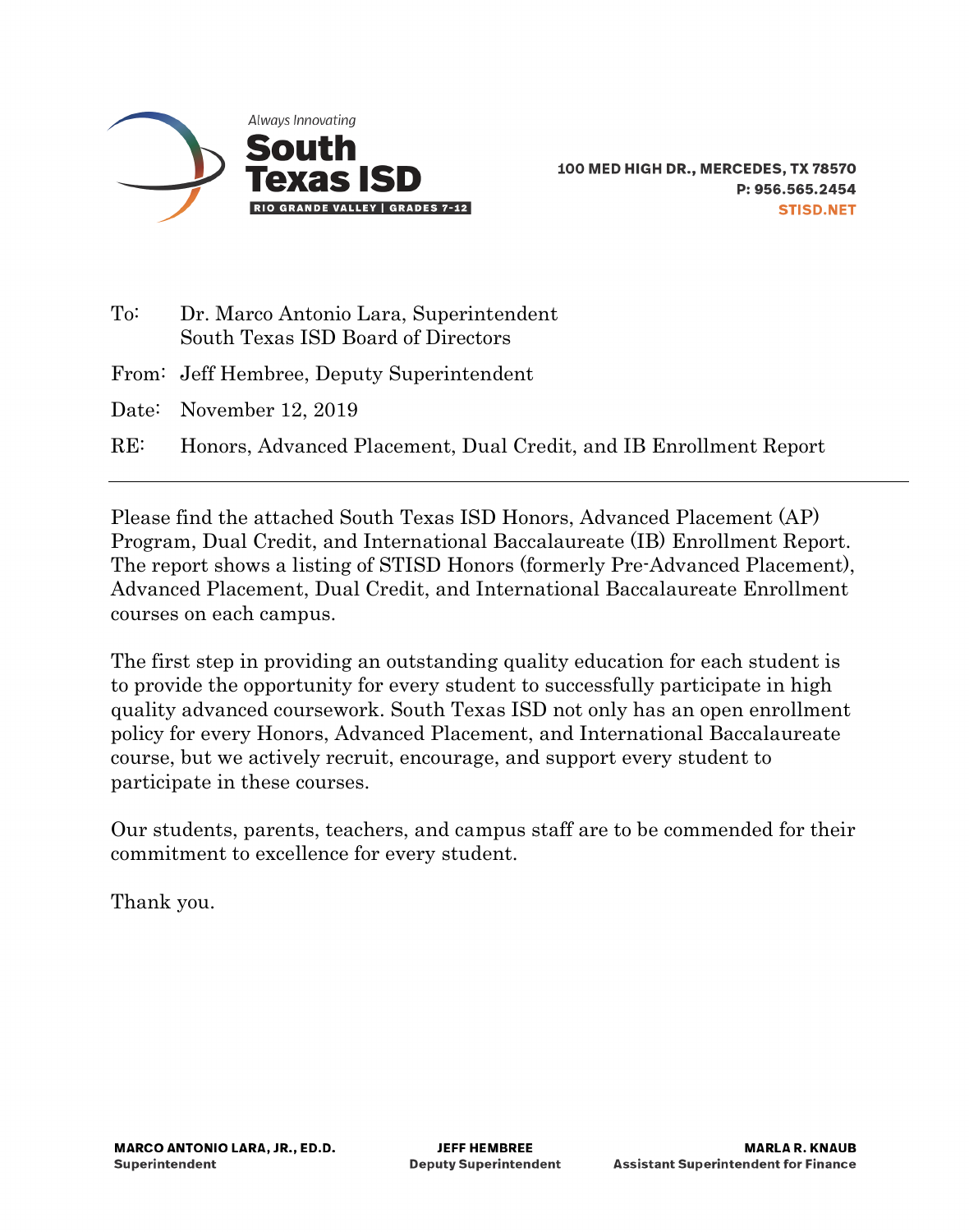| Honors (formerly Pre AP), AP, Dual, and IB enrollment by courses at each STISD campus |  |                 |                    |                    |                |             |                 |  |
|---------------------------------------------------------------------------------------|--|-----------------|--------------------|--------------------|----------------|-------------|-----------------|--|
|                                                                                       |  | <b>World</b>    | <b>Medical</b>     | <b>Health</b>      | <b>Science</b> |             | <b>Rising</b>   |  |
| 2019-2020 Enrolled Per Course                                                         |  | <b>Scholars</b> | <b>Professions</b> | <b>Professions</b> | <b>Academy</b> | <b>STPA</b> | <b>Scholars</b> |  |
| English 1 Pre-IB                                                                      |  | 121             |                    |                    |                |             |                 |  |
| English 1 Honors                                                                      |  |                 | 223                | 167                | 160            | 52          | 16              |  |
| English 2 Pre-IB                                                                      |  | 177             |                    |                    |                |             |                 |  |
| English 2 Honors                                                                      |  |                 | 221                | 183                | 214            |             |                 |  |
| English 3 Pre-IB                                                                      |  | 22              |                    |                    |                |             |                 |  |
| English 3 AP                                                                          |  |                 | 110                | 56                 | 175            |             |                 |  |
| English 3 AP/Dual                                                                     |  |                 | 91                 | 145                |                |             |                 |  |
| English 4 AP                                                                          |  |                 | 87                 | 54                 | 42             |             |                 |  |
| English 4 AP/Dual                                                                     |  |                 | 117                | 87                 | 88             |             |                 |  |
| Algebra 1 Honors                                                                      |  |                 | 61                 | 45                 | 24             | 232         | 229             |  |
| Algebra 1 Pre-IB                                                                      |  | 42              |                    |                    |                |             |                 |  |
| Algebra 2 Pre-IB                                                                      |  | 157             |                    |                    |                |             |                 |  |
| Algebra 2 Honors                                                                      |  |                 | 244                | 186                | 201            | 4           |                 |  |
| <b>Geometry Honors</b>                                                                |  |                 | 241                | 183                | 207            | 9           | $\overline{3}$  |  |
| <b>Geometry Pre-IB</b>                                                                |  | 146             |                    |                    |                |             |                 |  |
| Pre Calculus Pre-IB                                                                   |  | 77              |                    |                    |                |             |                 |  |
| <b>Pre Calculus Honors</b>                                                            |  |                 | 192                | 184                | 66             |             |                 |  |
| Calculus AP                                                                           |  | 17              | 67                 | 35                 | 14             |             |                 |  |
| Calculus AP/Dual                                                                      |  |                 |                    |                    | 56             |             |                 |  |
| Calculus 2 AP                                                                         |  |                 |                    | 10                 | 5              |             |                 |  |
| Calculus 2 AP/Dual                                                                    |  |                 |                    |                    | $\overline{7}$ |             |                 |  |
| <b>Statistics AP</b>                                                                  |  |                 | 68                 | 117                | 20             |             |                 |  |
| <b>Statistics AP/Dual</b>                                                             |  |                 |                    | 1                  | 34             |             |                 |  |
| Integrated Physics and Chemistry Honors                                               |  |                 |                    | 107                | 63             | 262         | 291             |  |
| <b>Biology Pre-IB</b>                                                                 |  | 71              |                    |                    |                |             |                 |  |
| <b>Biology Honors</b>                                                                 |  |                 | 117                | 96                 | 50             | 280         | 276             |  |
| <b>Chemistry Pre-IB</b>                                                               |  | 172             |                    |                    |                |             |                 |  |
| <b>Environmental Systems Honors</b>                                                   |  |                 |                    | 111                | 51             |             |                 |  |
| <b>Chemistry AP</b>                                                                   |  |                 | 58                 | 28                 | 97             |             |                 |  |
| <b>Chemistry Honors</b>                                                               |  |                 | 274                | 224                | 310            |             |                 |  |
| <b>Biology Honors</b>                                                                 |  |                 | 120                |                    |                |             |                 |  |
| <b>Biology AP</b>                                                                     |  |                 | 194                | 165                | 84             |             |                 |  |
| Biotechnology                                                                         |  |                 |                    |                    | 141            |             |                 |  |
| <b>Physics Pre-IB</b>                                                                 |  | 102             |                    |                    |                |             |                 |  |
| <b>Physics Honors</b>                                                                 |  |                 | 244                | 170                | 139            |             |                 |  |
| Physics 1 AP                                                                          |  |                 |                    | $\boldsymbol{8}$   | 94             |             |                 |  |
| Physics 2 AP                                                                          |  |                 | 23                 | 8                  | 39             |             |                 |  |
| <b>Environmental Science AP</b>                                                       |  |                 | 144                | 97                 | 30             |             |                 |  |
| <b>Texas History Honors</b>                                                           |  |                 |                    |                    |                | 249         | 275             |  |
| <b>World Geography Pre-IB</b>                                                         |  | 142             |                    |                    |                |             |                 |  |
| <b>World Geography Honors</b>                                                         |  |                 |                    | 195                | 169            | 42          |                 |  |
| <b>World History Pre-IB</b>                                                           |  | 175             |                    |                    |                |             |                 |  |
| <b>World History AP</b>                                                               |  |                 | 212                | 96                 |                |             |                 |  |
| <b>World History Honors</b>                                                           |  |                 |                    | 81                 | 261            |             |                 |  |

Data Source: Student Information System Course Rosters. 1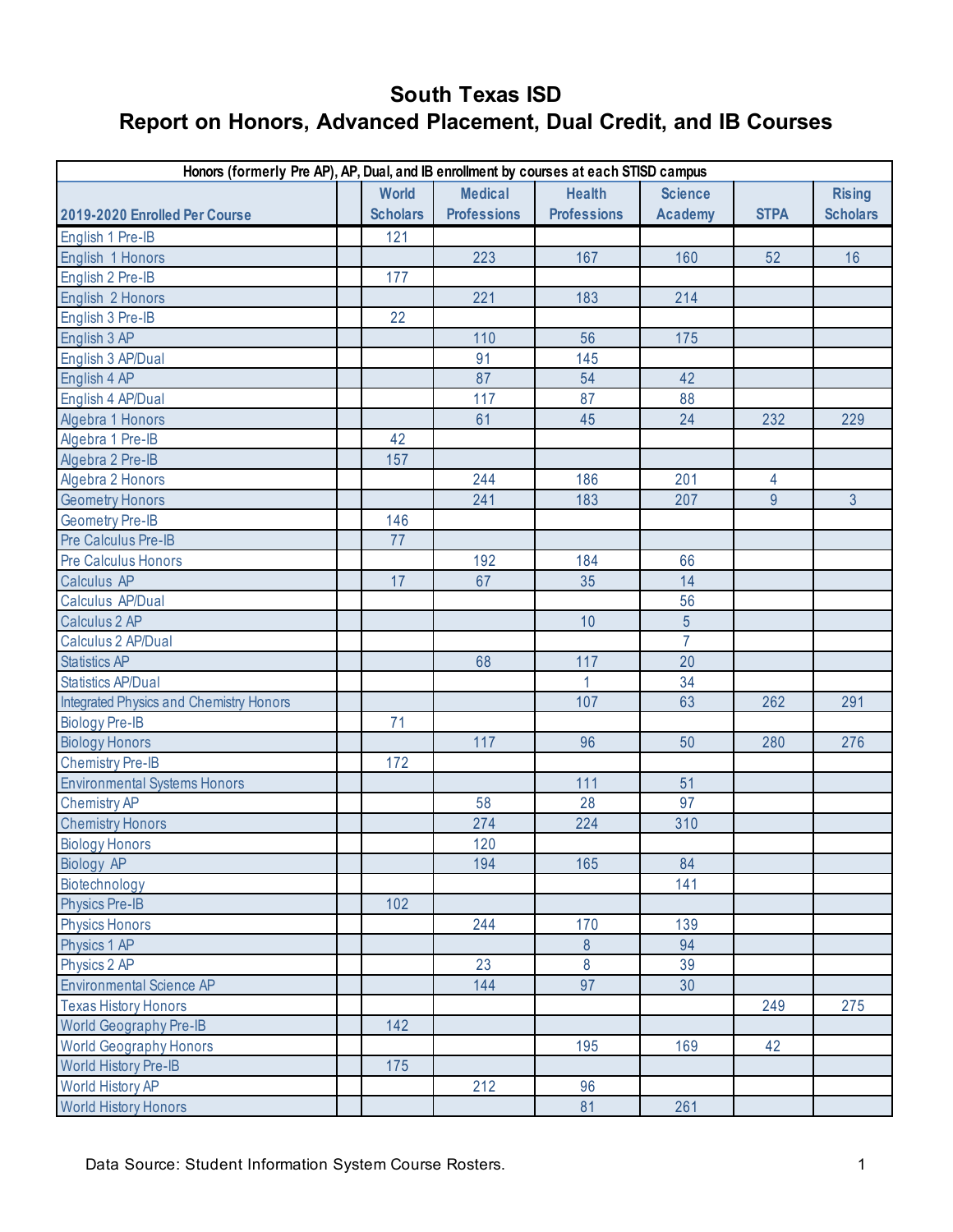| <b>Rising</b><br><b>Scholars</b><br>283 |
|-----------------------------------------|
|                                         |
|                                         |
|                                         |
|                                         |
|                                         |
|                                         |
|                                         |
|                                         |
|                                         |
|                                         |
|                                         |
|                                         |
|                                         |
|                                         |
| 111                                     |
| 58                                      |
|                                         |
|                                         |
|                                         |
|                                         |
|                                         |
|                                         |
|                                         |
|                                         |
|                                         |
|                                         |
|                                         |
|                                         |
|                                         |
|                                         |
|                                         |
|                                         |
|                                         |
|                                         |
|                                         |
|                                         |
|                                         |
|                                         |
|                                         |
|                                         |
|                                         |
|                                         |
|                                         |
|                                         |
|                                         |
|                                         |
|                                         |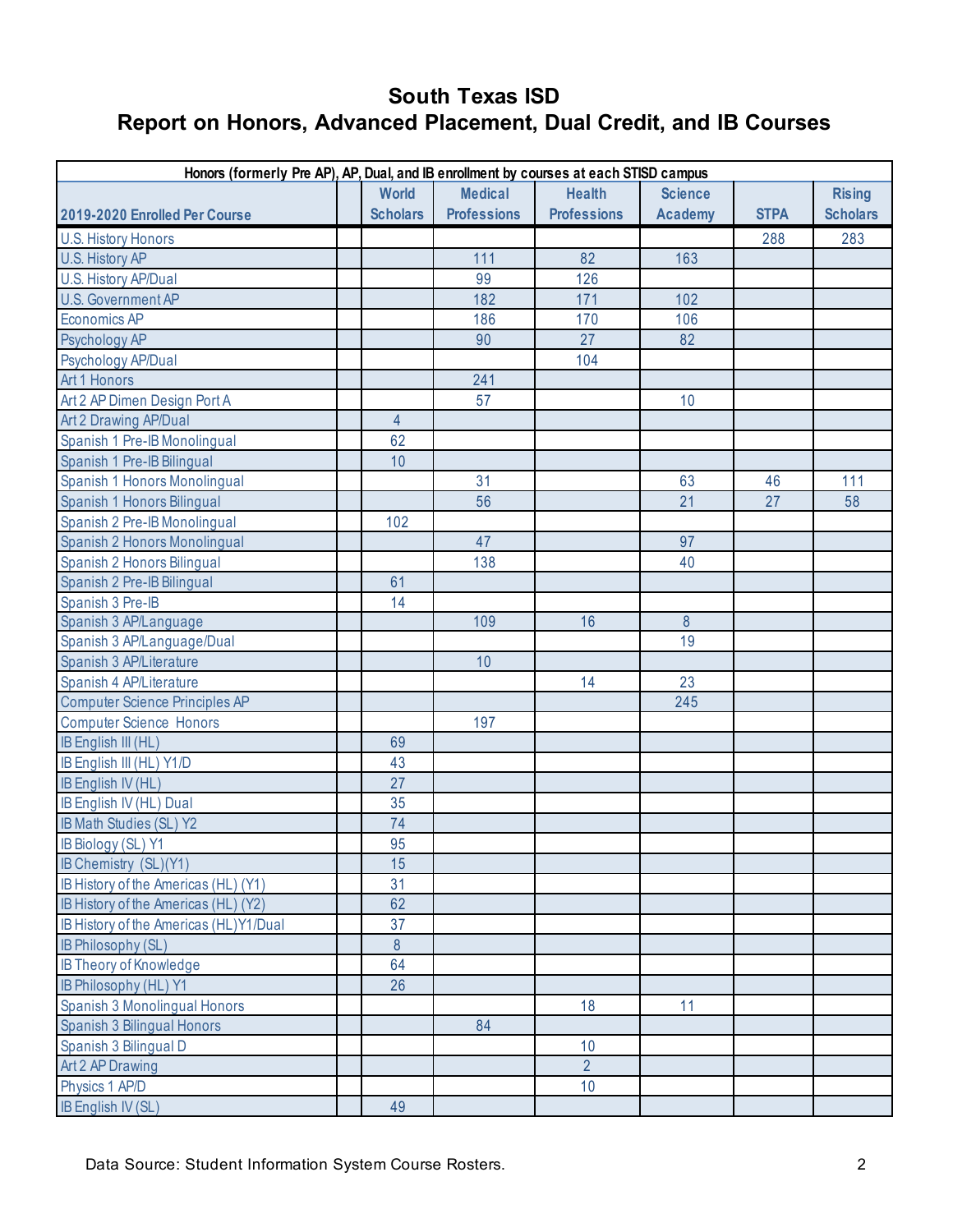| Honors (formerly Pre AP), AP, Dual, and IB enrollment by courses at each STISD campus |  |                 |                    |                    |                |             |                 |
|---------------------------------------------------------------------------------------|--|-----------------|--------------------|--------------------|----------------|-------------|-----------------|
|                                                                                       |  | <b>World</b>    | <b>Medical</b>     | <b>Health</b>      | <b>Science</b> |             | <b>Rising</b>   |
| 2019-2020 Enrolled Per Course                                                         |  | <b>Scholars</b> | <b>Professions</b> | <b>Professions</b> | <b>Academy</b> | <b>STPA</b> | <b>Scholars</b> |
| IB Visual Arts (HL) Y2                                                                |  | 10              |                    |                    |                |             |                 |
| Independent Study Math/D 1st                                                          |  | 24              |                    |                    | $\overline{5}$ |             |                 |
| IB Math Studies (SL) Y1                                                               |  | 44              |                    |                    |                |             |                 |
| IB Biology SL (Y2)                                                                    |  | 44              |                    |                    |                |             |                 |
| IB Chemistry (SL) Y2                                                                  |  | 21              |                    |                    |                |             |                 |
| IB Environmental Sys&Soc (SL) Y1                                                      |  | 58              |                    |                    |                |             |                 |
| Philosophy (HL) Y2                                                                    |  | 42              |                    |                    |                |             |                 |
| Psychology (SL) Y1                                                                    |  | 35              |                    |                    |                |             |                 |
| Psychology (HL) Y1                                                                    |  | 47              |                    |                    |                |             |                 |
| U.S. Government Pre IB                                                                |  | 83              |                    |                    |                |             |                 |
| <b>Economics Pre-IB</b>                                                               |  | 90              |                    |                    |                |             |                 |
| IB Sport, Health Science (HL)Y1                                                       |  | 21              |                    |                    |                |             |                 |
| U.S. History Pre-IB                                                                   |  | 42              |                    |                    |                |             |                 |
| U.S. History Pre-IB/D                                                                 |  | $6\phantom{1}6$ |                    |                    |                |             |                 |
| Spanish V (HL) Y1                                                                     |  | 20              |                    |                    |                |             |                 |
| Spanish IV (SL)                                                                       |  | 46              |                    |                    |                |             |                 |
| IB Design Technologyy (HL) Y1                                                         |  | 19              |                    |                    |                |             |                 |
| IB Film (HL) Y2                                                                       |  | 20              |                    |                    |                |             |                 |
| Independent Study English 1st                                                         |  |                 | 4                  |                    | 1              |             |                 |
| Human Geography AP                                                                    |  |                 | 239                | 27                 |                |             |                 |
| <b>Comparative Govt &amp; Politics AP</b>                                             |  |                 | $\mathbf{3}$       |                    |                |             |                 |
| <b>Computer Science A-Math AP</b>                                                     |  |                 | 5                  |                    |                |             |                 |
| Pre Calculus Honors/D                                                                 |  |                 |                    | 87                 | 102            |             |                 |
| Physics 2 AP/D                                                                        |  |                 |                    | 10                 |                |             |                 |
| Indp Study Tech Application                                                           |  |                 |                    | 4                  |                |             |                 |
| Principles of Biomedical Science                                                      |  |                 |                    |                    | 136            |             |                 |
| Intro Engineering Design                                                              |  |                 |                    |                    | 251            |             |                 |
| <b>Digital Electronics</b>                                                            |  |                 |                    |                    | 183            |             |                 |
| Civil Engineering&Architecture                                                        |  |                 |                    |                    | 70             |             |                 |
| <b>Environmental Sustainablility</b>                                                  |  |                 |                    |                    | 28             |             |                 |
| <b>Computer Integrated Manufacturing</b>                                              |  |                 |                    |                    | 29             |             |                 |
| <b>Principles of Engineering</b>                                                      |  |                 |                    |                    | 190            |             |                 |
| <b>Aerospace Engineering</b>                                                          |  |                 |                    |                    | 46             |             |                 |
| <b>Engineering Design &amp; Development</b>                                           |  |                 |                    |                    | 149            |             |                 |
| Human Body System                                                                     |  |                 |                    |                    | 20             |             |                 |
| English V - Adv. Studies                                                              |  |                 |                    |                    | 23             |             |                 |
| English V - Adv. Studies-D                                                            |  |                 |                    |                    | 18             |             |                 |
| Independent Study Math 2nd                                                            |  |                 |                    |                    | $\overline{2}$ |             |                 |
| AP Computer Science A-LOTE                                                            |  |                 |                    |                    | 50             |             |                 |
| <b>Principles of Financial Accoun</b>                                                 |  | $\overline{2}$  |                    |                    |                |             |                 |
| <b>Introductory Astronomy I</b>                                                       |  | $\overline{2}$  |                    |                    |                |             |                 |
| <b>Biology I for Science Majors I</b>                                                 |  | 3               |                    |                    |                |             |                 |
| <b>General Chemistry I</b>                                                            |  | $\overline{1}$  |                    |                    |                |             |                 |
| Introduction to Communication                                                         |  | $\overline{2}$  |                    |                    |                |             |                 |